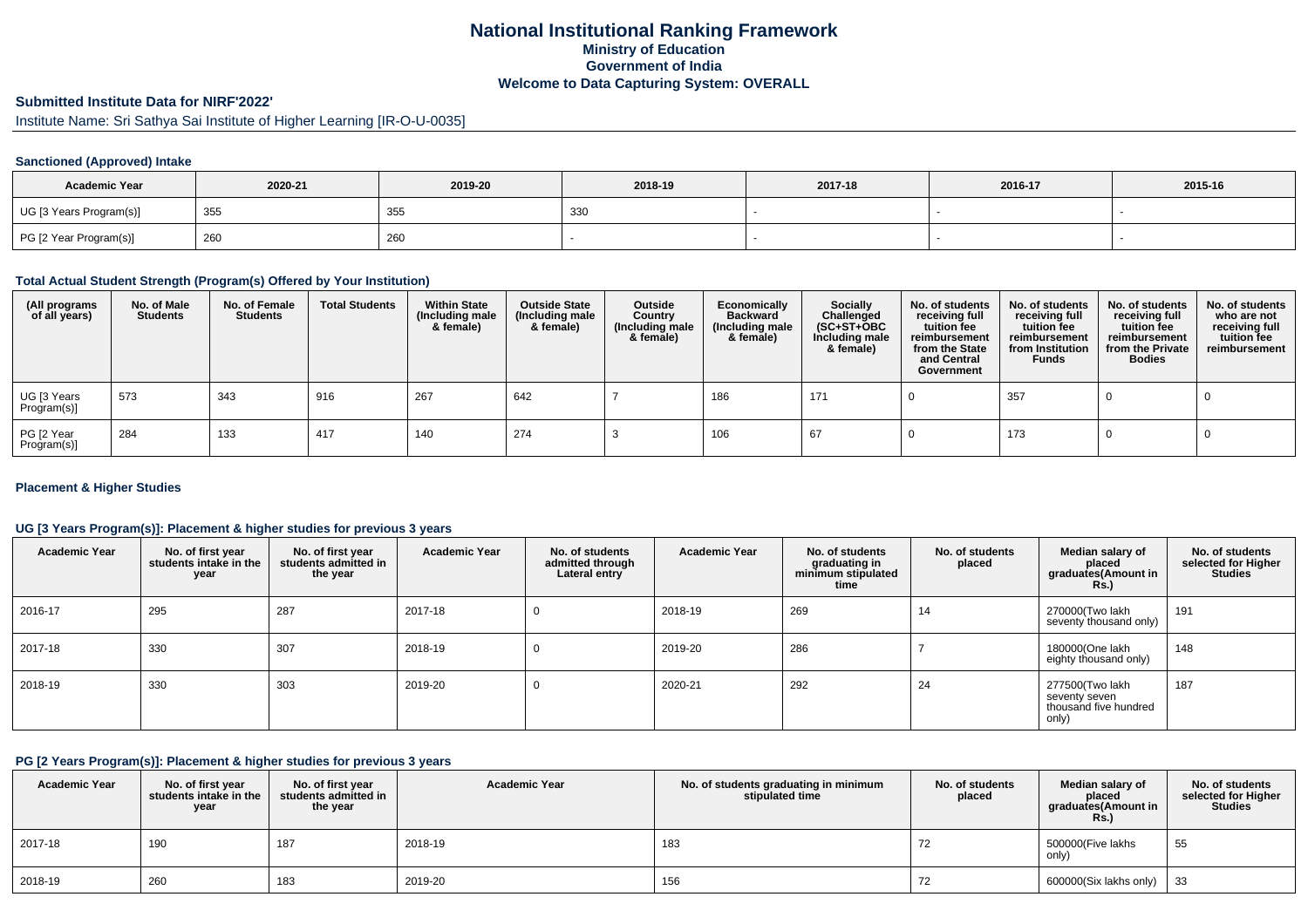| 2019-20 | 260 | 188<br>__ | 000<br>2020-21 | 149 | . | ≏ባ00(Five lakn_<br>n Fifty<br>visand only, | . . |
|---------|-----|-----------|----------------|-----|---|--------------------------------------------|-----|
|---------|-----|-----------|----------------|-----|---|--------------------------------------------|-----|

### **Ph.D Student Details**

| Ph.D (Student pursuing doctoral program till 2020-21 Students admitted in the academic year 2020-21 should not be entered here.) |                                                                                                                                  |                                                      |                       |  |  |  |
|----------------------------------------------------------------------------------------------------------------------------------|----------------------------------------------------------------------------------------------------------------------------------|------------------------------------------------------|-----------------------|--|--|--|
|                                                                                                                                  |                                                                                                                                  |                                                      | <b>Total Students</b> |  |  |  |
| Full Time                                                                                                                        |                                                                                                                                  | 85                                                   |                       |  |  |  |
| Part Time                                                                                                                        |                                                                                                                                  |                                                      |                       |  |  |  |
|                                                                                                                                  | No. of Ph.D students graduated (including Integrated Ph.D)                                                                       |                                                      |                       |  |  |  |
|                                                                                                                                  | 2020-21                                                                                                                          | 2019-20                                              | 2018-19               |  |  |  |
| Full Time                                                                                                                        |                                                                                                                                  | 6                                                    |                       |  |  |  |
| Part Time                                                                                                                        |                                                                                                                                  |                                                      |                       |  |  |  |
|                                                                                                                                  | PG (Student pursuing MD/MS/DNB program till 2020-21 Students admitted in the academic year 2021 - 22 should not be entered here) |                                                      |                       |  |  |  |
|                                                                                                                                  | Number of students pursuing PG (MD/MS/DNB) program                                                                               |                                                      | $\mathbf{0}$          |  |  |  |
|                                                                                                                                  |                                                                                                                                  | No. of students Graduating in PG (MD/MS/DNB) program |                       |  |  |  |
| 2020-21                                                                                                                          | 2019-20<br>2018-19                                                                                                               |                                                      |                       |  |  |  |
|                                                                                                                                  | 0                                                                                                                                | 0                                                    |                       |  |  |  |

### **Online Education**

| . Does all programs/courses were completed on time.                                                         |  | Yes                                                                                                                                                                                                                                                                                                                                                                                                                                                                                                                                                                                                                                                                                                                                                                                                                                                                                                                                                                                                                                                                                                                                                                                                                                                                                                                                                                                |                                                |  |  |  |
|-------------------------------------------------------------------------------------------------------------|--|------------------------------------------------------------------------------------------------------------------------------------------------------------------------------------------------------------------------------------------------------------------------------------------------------------------------------------------------------------------------------------------------------------------------------------------------------------------------------------------------------------------------------------------------------------------------------------------------------------------------------------------------------------------------------------------------------------------------------------------------------------------------------------------------------------------------------------------------------------------------------------------------------------------------------------------------------------------------------------------------------------------------------------------------------------------------------------------------------------------------------------------------------------------------------------------------------------------------------------------------------------------------------------------------------------------------------------------------------------------------------------|------------------------------------------------|--|--|--|
| 2. Measures taken to complete the syllabus of courses and programs.                                         |  | Sri Sathya Sai Institute of Higher Learning (SSSIHL) ensured that the teaching-learning processes ensued seamlessly even<br>during the pandemic year of 2020-21. The courses for the academic year 2020-21 were completed entirely online by May 26th<br>2021. Classes were held using live online interaction via Google Meet and each class was video recorded and made available for<br>future reference to the students via the Learning Management System (LMS) of SSSIHL named eGuru.<br>eGuru has around 400 unique courses offered every semester for 1333 (2020-21) students. All the students and teachers have<br>secure logins. The eGuru portal is available 24/7 to all the students and teaching faculty. The features of the eGuru LMS include<br>Assignments, Attendance, Online Virtual White Board through BigBlueButton, Chat, Choice (Polls), Databases, External tools,<br>Feedback, Forum, Glossary, Lesson structures, Quiz and Surveys. The LMS resources include Books, Files, Folders, Labels,<br>Webpages and URLs. The LMS is hosted on a secure domain. The LMS also allows the usage of the safe exam browser which<br>enables teachers to conduct examination in a secure manner. The number of examinations in each semester exceeds 2000<br>assessments which include quizzes, assignments, continuous internal evaluation for all the subjects. |                                                |  |  |  |
| 3. The period of delay in completion of syllabus (in months).                                               |  |                                                                                                                                                                                                                                                                                                                                                                                                                                                                                                                                                                                                                                                                                                                                                                                                                                                                                                                                                                                                                                                                                                                                                                                                                                                                                                                                                                                    |                                                |  |  |  |
| 4. The period of delay in conducting exams (in months).                                                     |  |                                                                                                                                                                                                                                                                                                                                                                                                                                                                                                                                                                                                                                                                                                                                                                                                                                                                                                                                                                                                                                                                                                                                                                                                                                                                                                                                                                                    |                                                |  |  |  |
| <b>Portal Name</b><br>No. of students offered online courses which have credit<br>transferred to transcript |  | Total no, of online courses which have credit transferred<br>to the transcript                                                                                                                                                                                                                                                                                                                                                                                                                                                                                                                                                                                                                                                                                                                                                                                                                                                                                                                                                                                                                                                                                                                                                                                                                                                                                                     | Total no. of credits transferred to transcript |  |  |  |
| Swayam                                                                                                      |  |                                                                                                                                                                                                                                                                                                                                                                                                                                                                                                                                                                                                                                                                                                                                                                                                                                                                                                                                                                                                                                                                                                                                                                                                                                                                                                                                                                                    |                                                |  |  |  |
| 5. No. of courses developed and available online on Swayam platform by your institution faculty             |  |                                                                                                                                                                                                                                                                                                                                                                                                                                                                                                                                                                                                                                                                                                                                                                                                                                                                                                                                                                                                                                                                                                                                                                                                                                                                                                                                                                                    |                                                |  |  |  |

# **Financial Resources: Utilised Amount for the Capital expenditure for previous 3 years**

| Academic Year                                                                                        | 2020-21                | 2019-20                | 2018-19                |  |  |  |
|------------------------------------------------------------------------------------------------------|------------------------|------------------------|------------------------|--|--|--|
|                                                                                                      | <b>Utilised Amount</b> | <b>Utilised Amount</b> | <b>Utilised Amount</b> |  |  |  |
| Annual Capital Expenditure on Academic Activities and Resources (excluding expenditure on buildings) |                        |                        |                        |  |  |  |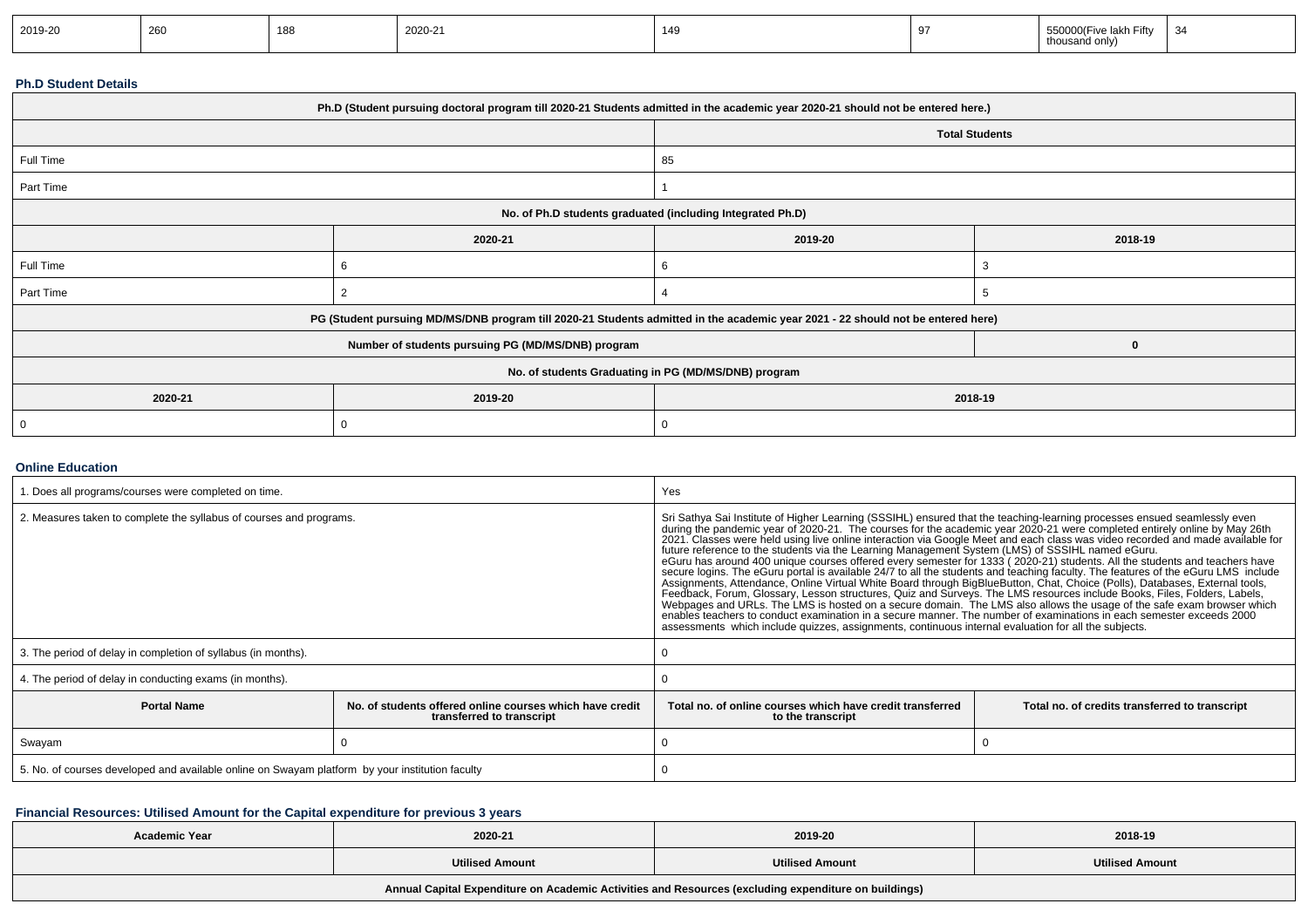| Library                                                    | 2208818 (Twenty two lakhs eight thousand eight hundred and | 2920849 (Twenty nine lakhs twenty thousand eight hundred    | 3085208 (Thirty lakhs eighty five thousand two hundred and |
|------------------------------------------------------------|------------------------------------------------------------|-------------------------------------------------------------|------------------------------------------------------------|
|                                                            | eighteen)                                                  | and forty nine)                                             | eight)                                                     |
| New Equipment for Laboratories                             | 21091274 (Two Crore ten lakhs ninety one thousand two      | 29815659 (Two crore ninety eight lakhs fifteen thousand six | 157191806 (Fifteen crores seventy one lakhs ninety one     |
|                                                            | hundred and seventy four)                                  | hundred and fifty nine)                                     | thousand eight hundred and six)                            |
| <b>Engineering Workshops</b>                               | 0 (Zero)                                                   | 0 (Zero)                                                    | 128000 (One lakh twenty eight thousand)                    |
| Other expenditure on creation of Capital Assets (excluding | 49622623 (Four crores ninety six lakhs twenty two thousand | 13837986 (One crore thirty eight lakh thirty seven thousand | 11403021 (One crore fourteen lakhs and three thousand and  |
| expenditure on Land and Building)                          | six hundred and twenty three)                              | nine hundred and eighty six)                                | twenty one)                                                |

# **Financial Resources: Utilised Amount for the Operational expenditure for previous 3 years**

| <b>Academic Year</b>                                                                                                                                                                           | 2020-21                                                                                           | 2019-20                                                                                         | 2018-19                                                                                     |  |  |  |  |  |
|------------------------------------------------------------------------------------------------------------------------------------------------------------------------------------------------|---------------------------------------------------------------------------------------------------|-------------------------------------------------------------------------------------------------|---------------------------------------------------------------------------------------------|--|--|--|--|--|
|                                                                                                                                                                                                | <b>Utilised Amount</b>                                                                            | <b>Utilised Amount</b>                                                                          | <b>Utilised Amount</b>                                                                      |  |  |  |  |  |
| <b>Annual Operational Expenditure</b>                                                                                                                                                          |                                                                                                   |                                                                                                 |                                                                                             |  |  |  |  |  |
| Salaries (Teaching and Non Teaching staff)                                                                                                                                                     | 183234895 (Eighteen crore thirty two lakhs thirty four thousand<br>eight hundred and ninety five) | 187626451 (Eighteen crores seventy six lakhs twenty six<br>thousand four hundred and fifty one) | 186266315 (Eighteen crores sixty two lakhs sixty six thousand<br>three hundred and fifteen) |  |  |  |  |  |
| Maintenance of Academic Infrastructure or consumables and<br>other running expenditures(excluding maintenance of hostels<br>and allied services, rent of the building, depreciation cost, etc) | 64045855 (Six crore forty lakhs forty five thousand eight<br>hundred and fifty five)              | 54107930 (Five crore forty one lakhs seven thousand nine<br>hundred and thirty)                 | 45554237 (Four cores fifty five lakhs fifty four thousand two<br>hundred and thirty seven)  |  |  |  |  |  |
| Seminars/Conferences/Workshops                                                                                                                                                                 | 77081 (Seventy seven thousand eighty one)                                                         | 155437 (One lakh fifty five thousand four hundred and thirty<br>seven)                          | 152893 (One lakh fifty two thousands eight hundred and ninety<br>three)                     |  |  |  |  |  |

### **IPR**

| Calendar year            | 2020 | 2019 | 2018 |
|--------------------------|------|------|------|
| No. of Patents Published |      |      |      |
| No. of Patents Granted   |      |      |      |

# **Sponsored Research Details**

| <b>Financial Year</b>                    | 2020-21                                                                           | 2019-20                                                                   | 2018-19                                                    |
|------------------------------------------|-----------------------------------------------------------------------------------|---------------------------------------------------------------------------|------------------------------------------------------------|
| Total no. of Sponsored Projects          | 32                                                                                | 29                                                                        | 35                                                         |
| Total no. of Funding Agencies            | 19                                                                                |                                                                           |                                                            |
| Total Amount Received (Amount in Rupees) | 26858533                                                                          | 30189786                                                                  | 51722200                                                   |
| Amount Received in Words                 | Two crore sixty eight lakhs fifty eight thousand five hundred<br>and thirty three | Three crore one lakh eighty nine thousand seven hundred and<br>eighty six | Five crore seventeen lakhs twenty two thousand two hundred |

# **Consultancy Project Details**

| <b>Financial Year</b>                    | 2020-21 | 2019-20 | 2018-19 |
|------------------------------------------|---------|---------|---------|
| Total no. of Consultancy Projects        |         |         |         |
| Total no. of Client Organizations        |         |         |         |
| Total Amount Received (Amount in Rupees) |         |         |         |
| Amount Received in Words                 | Zero    | Zero    | Zero    |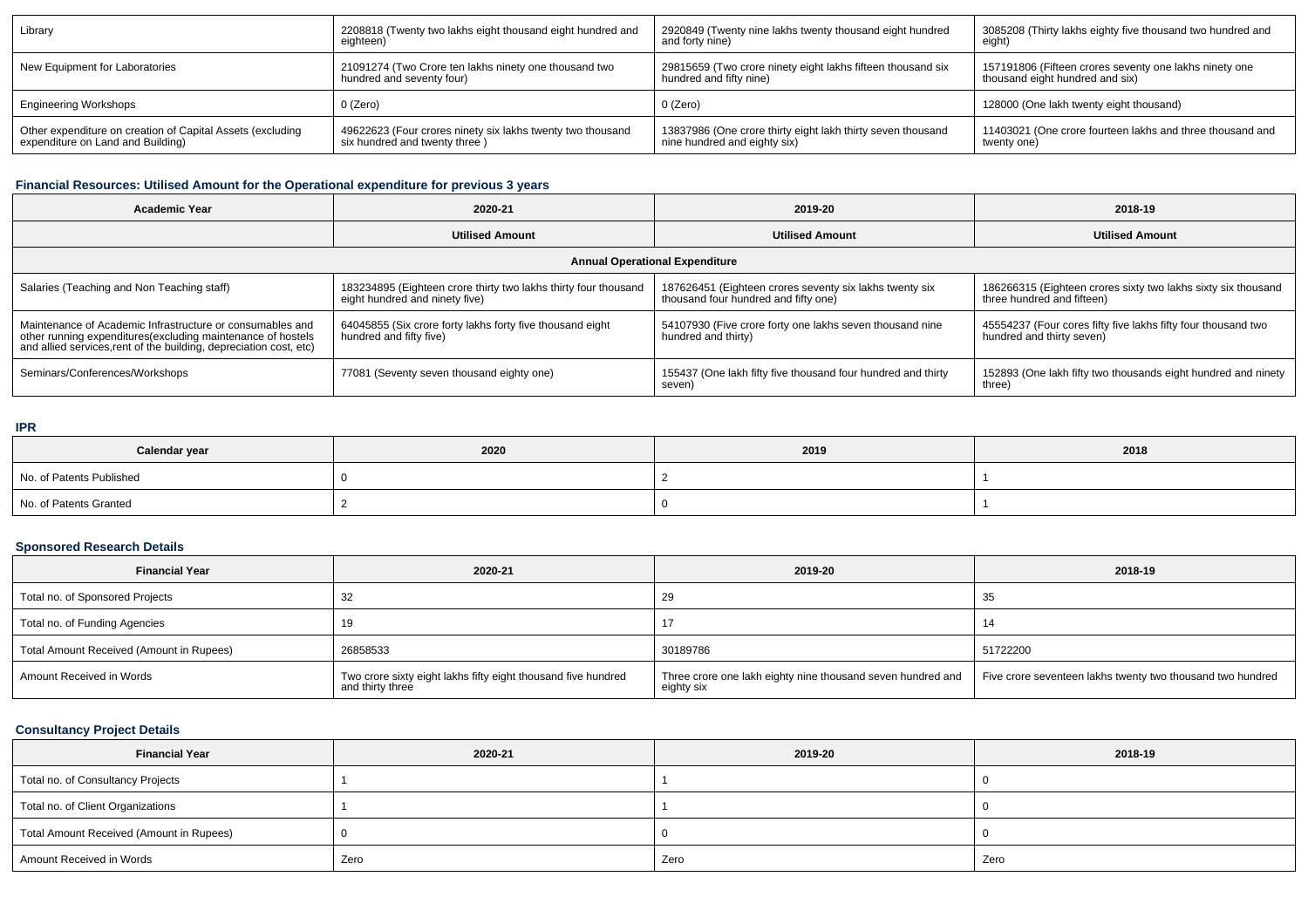# **Executive Development Program/Management Development Programs**

| <b>Financial Year</b>                                                           | 2020-21 | 2019-20 | 2018-19 |
|---------------------------------------------------------------------------------|---------|---------|---------|
| Total no. of Executive Development Programs/ Management<br>Development Programs |         |         |         |
| Total no. of Participants                                                       |         |         |         |
| Total Annual Earnings (Amount in Rupees)(Excluding Lodging                      |         |         |         |
| Total Annual Earnings in Words                                                  | Zero    | Zero    | Zero    |

# **PCS Facilities: Facilities of physically challenged students**

| 1. Do your institution buildings have Lifts/Ramps?                                                                                                         | Yes, more than 80% of the buildings |
|------------------------------------------------------------------------------------------------------------------------------------------------------------|-------------------------------------|
| 2. Do your institution have provision for walking aids, including wheelchairs and transportation from one building to another for<br>handicapped students? | Yes                                 |
| 3. Do your institution buildings have specially designed toilets for handicapped students?                                                                 | Yes, more than 80% of the buildings |

#### **Accreditation**

### **NBA Accreditation**

| s vour institute have a valid NBA Accreditation?<br>1.Does | <b>NC</b> |
|------------------------------------------------------------|-----------|
|------------------------------------------------------------|-----------|

## **NAAC Accreditation**

| 1. Does your institute have a valid NAAC Accreditation? | <b>YES</b> |             |  |  |  |  |
|---------------------------------------------------------|------------|-------------|--|--|--|--|
| Valid from                                              | Valid upto | <b>CGPA</b> |  |  |  |  |
| $  08 - 01 - 2011$                                      | 07-01-2016 | 3.63        |  |  |  |  |
| 21-03-2003                                              | 20-03-2008 | 96          |  |  |  |  |

# **Faculty Details**

| <b>Srno</b>   | Name                          | Age | Designation                                         | Gender | Qualification | <b>Experience (In</b><br>Months) | <b>Currently working</b><br>with institution? | <b>Joining Date</b> | <b>Leaving Date</b>      | <b>Association type</b> |
|---------------|-------------------------------|-----|-----------------------------------------------------|--------|---------------|----------------------------------|-----------------------------------------------|---------------------|--------------------------|-------------------------|
|               | Rita Gupta                    | 61  | Associate Professor                                 | Female | Ph.D          | 420                              | Yes                                           | 28-07-1986          | $\sim$ $\sim$            | Other                   |
| $\mathcal{P}$ | G Srinivas<br>Srirangarajan   | 55  | Associate Professor                                 | Male   | Ph.D          | 347                              | Yes                                           | 09-08-1992          | $- -$                    | Regular                 |
|               | P Bhargaw                     | 31  | <b>Assistant Professor</b>                          | Male   | <b>MBA</b>    | 90                               | No                                            | 06-11-2013          | 31-05-2021               | Regular                 |
|               | M R Geetha Bala               | 56  | Associate Professor                                 | Female | Ph.D          | 271                              | Yes                                           | 07-12-1998          | $\overline{\phantom{a}}$ | Regular                 |
| 5             | G Raghavender<br>Raju         | 41  | Dean / Principal /<br>Director / Vice<br>Chancellor | Male   | Ph.D          | 215                              | Yes                                           | 04-08-2003          | $\sim$ $\sim$            | Regular                 |
| 6             | Rajabhushan<br>Jagadish Nayak | 38  | <b>Assistant Professor</b>                          | Male   | Ph.D          | 104                              | Yes                                           | 01-11-2012          | $\sim$ $\sim$            | Regular                 |
|               | Siva Kiran Guptha K           | 35  | <b>Assistant Professor</b>                          | Male   | Ph.D          | 104                              | Yes                                           | 01-11-2012          | $\overline{\phantom{a}}$ | Regular                 |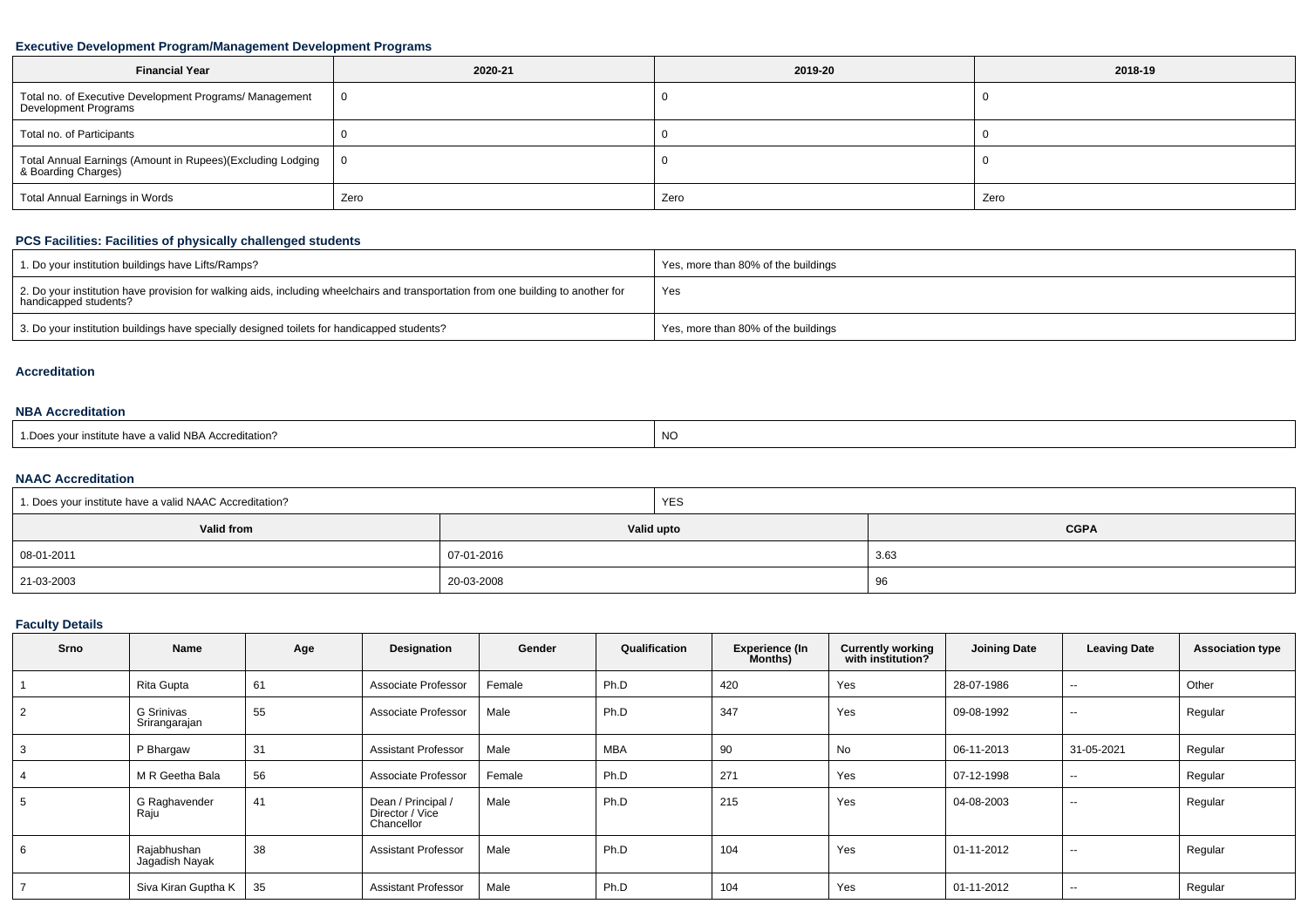| 8      | R Kumar Bhaskar             | 68 | Professor                                           | Male   | Ph.D       | 433 | Yes | 10-06-1985 | ⊶.                       | Other   |
|--------|-----------------------------|----|-----------------------------------------------------|--------|------------|-----|-----|------------|--------------------------|---------|
| 9      | U Suma                      | 51 | Associate Professor                                 | Female | Ph.D       | 275 | Yes | 03-08-1998 | --                       | Regular |
| 10     | R Renju                     | 53 | <b>Assistant Professor</b>                          | Male   | <b>MBA</b> | 348 | Yes | 01-07-1992 | -−                       | Regular |
| 11     | N Jayaprada                 | 45 | <b>Assistant Professor</b>                          | Female | Ph.D       | 109 | Yes | 02-06-2012 | --                       | Regular |
| 12     | Sayee Manohar K             | 50 | Associate Professor                                 | Male   | Ph.D       | 109 | Yes | 29-06-2012 | --                       | Regular |
| 13     | Deepak Anand                | 51 | <b>Assistant Professor</b>                          | Male   | Ph.D       | 189 | Yes | 31-10-2005 | $\sim$                   | Regular |
| 14     | N Niranjan                  | 47 | <b>Assistant Professor</b>                          | Male   | Ph.D       | 189 | Yes | 31-10-2005 | ⊶.                       | Regular |
| 15     | G Padmavathy                | 46 | <b>Assistant Professor</b>                          | Female | Ph.D       | 85  | Yes | 09-06-2014 | $\overline{\phantom{a}}$ | Regular |
| 16     | V N Prakash<br>Sharma       | 59 | <b>Assistant Professor</b>                          | Male   | C.W.A.     | 144 | Yes | 01-07-2009 | $\overline{\phantom{a}}$ | Regular |
| 17     | M S Sai Vinod               | 39 | <b>Assistant Professor</b>                          | Male   | <b>MBA</b> | 121 | Yes | 01-06-2011 | $\sim$                   | Regular |
| 18     | <b>B</b> Chandrasekar       | 37 | <b>Assistant Professor</b>                          | Male   | Ph.D       | 115 | Yes | 01-12-2011 | $\overline{\phantom{a}}$ | Regular |
| 19     | S Sai Manohar               | 44 | <b>Assistant Professor</b>                          | Male   | <b>MBA</b> | 101 | Yes | 01-02-2013 | --                       | Regular |
| 20     | L K Prasad<br>Rayaprolu     | 39 | <b>Assistant Professor</b>                          | Male   | MBA        | 97  | Yes | 17-06-2013 | $\overline{\phantom{a}}$ | Regular |
| 21     | Akanksha Agarwal            | 31 | <b>Assistant Professor</b>                          | Female | <b>MBA</b> | 97  | Yes | 04-06-2013 | $\sim$                   | Regular |
| 22     | Sanjay Mahalingam           | 41 | <b>Assistant Professor</b>                          | Male   | Ph.D       | 108 | Yes | 01-07-2014 | ⊶.                       | Regular |
| 23     | V Chandrasekaran            | 70 | Professor                                           | Male   | Ph.D       | 493 | Yes | 14-06-2014 | -−                       | Other   |
| 24     | K S Sridharan               | 69 | Professor                                           | Male   | Ph.D       | 265 | No  | 01-09-1998 | 08-11-2020               | Other   |
| 25     | Pallav Kumar<br>Baruah      | 55 | Associate Professor                                 | Male   | Ph.D       | 321 | Yes | 01-10-1994 | --                       | Regular |
| 26     | B Venkataramana             | 45 | Dean / Principal /<br>Director / Vice<br>Chancellor | Male   | <b>MTE</b> | 80  | Yes | 13-11-2014 | --                       | Regular |
| 27     | Y Lakshmi Naidu             | 50 | Associate Professor                                 | Female | Ph.D       | 265 | Yes | 01-06-1999 | $\overline{\phantom{a}}$ | Regular |
| 28     | R Raghunatha<br>Sarma       | 51 | Associate Professor                                 | Male   | Ph.D       | 312 | Yes | 05-07-1995 | $\overline{\phantom{a}}$ | Regular |
| 29     | N Uday Kiran                | 40 | Associate Professor                                 | Male   | Ph.D       | 186 | Yes | 16-01-2006 | --                       | Regular |
| 30     | S Balasubramanian           | 41 | Associate Professor                                 | Male   | Ph.D       | 204 | Yes | 27-07-2004 | --                       | Regular |
| 31     | Sai Shyam                   | 36 | <b>Assistant Professor</b>                          | Male   | M.Tech     | 144 | Yes | 01-07-2009 | $\overline{\phantom{a}}$ | Regular |
| 32     | Krishna Kiran Vamsi<br>Dasu | 37 | <b>Assistant Professor</b>                          | Male   | Ph.D       | 121 | Yes | 01-06-2011 | $\sim$                   | Regular |
| 33     | V Bhaskaran                 | 43 | <b>Assistant Professor</b>                          | Male   | M.Tech     | 217 | Yes | 01-06-2011 | Щ,                       | Regular |
| 34     | Srikanth Khanna             | 40 | Assistant Professor                                 | Male   | M.Tech     | 121 | Yes | 01-06-2011 | ⊶.                       | Regular |
| 35     | B V K Bharadwaj             | 37 | <b>Assistant Professor</b>                          | Male   | Ph.D       | 121 | Yes | 01-06-2011 | $\overline{\phantom{a}}$ | Regular |
| 36     | Darshan Gera                | 40 | <b>Assistant Professor</b>                          | Male   | M.Tech     | 116 | Yes | 08-11-2011 | ⊶.                       | Regular |
| $37\,$ | Sreerangavani K             | 41 | <b>Assistant Professor</b>                          | Female | Ph.D       | 85  | Yes | 12-06-2014 | --                       | Regular |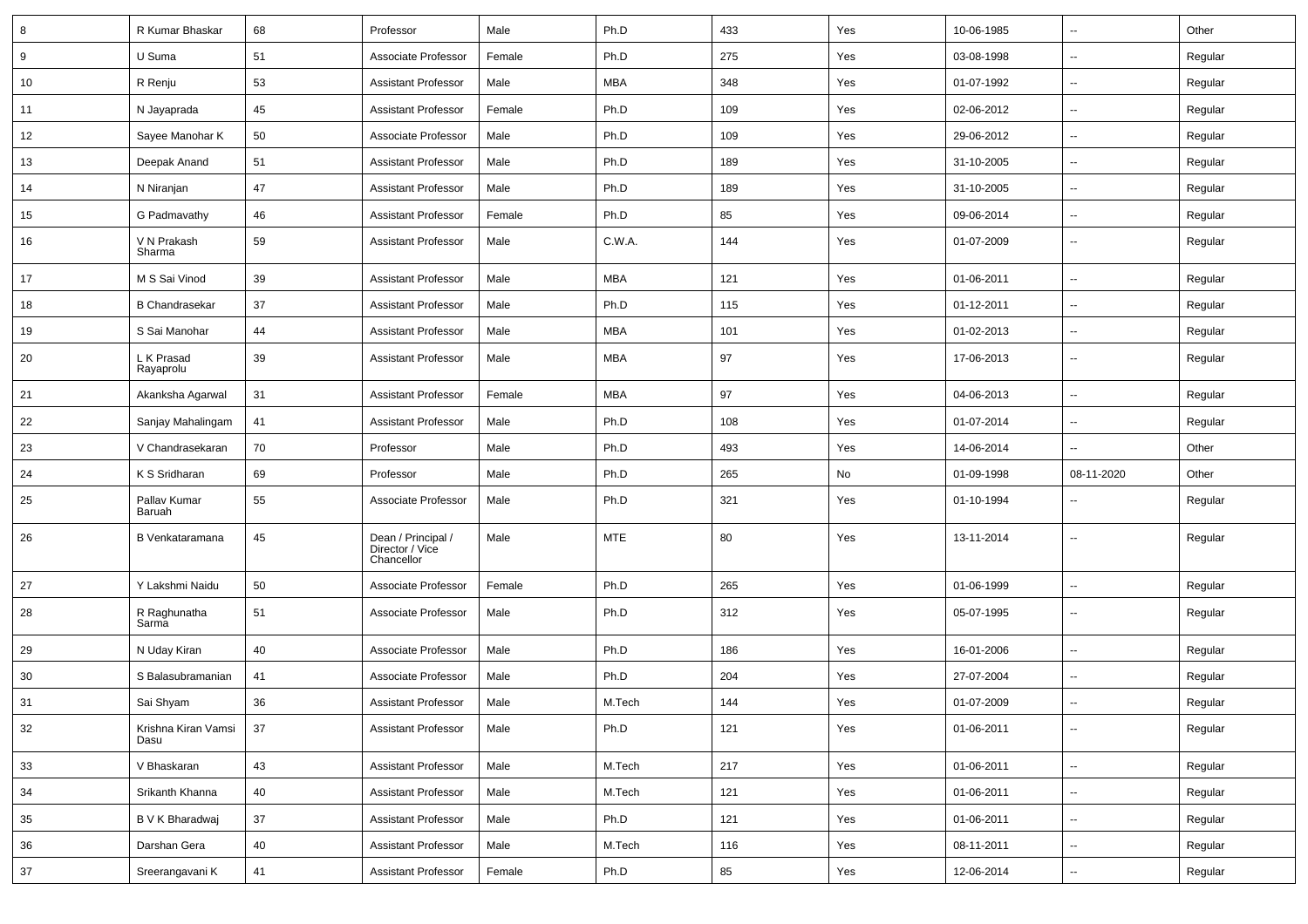| 38 | P Sunilkumar                 | 48          | <b>Assistant Professor</b>                          | Male   | <b>MCA</b> | 68  | Yes | 30-11-2015 | $\overline{\phantom{a}}$ | Regular |
|----|------------------------------|-------------|-----------------------------------------------------|--------|------------|-----|-----|------------|--------------------------|---------|
| 39 | M S Srinath                  | 35          | <b>Assistant Professor</b>                          | Male   | Ph.D       | 48  | Yes | 01-07-2017 | $\overline{\phantom{a}}$ | Regular |
| 40 | Dwaraka Rani Rao             | 69          | Professor                                           | Female | Ph.D       | 588 | Yes | 15-07-1972 | --                       | Other   |
| 41 | S Siva Sankara Sai           | 60          | Professor                                           | Male   | Ph.D       | 380 | Yes | 13-11-1989 | -−                       | Regular |
| 42 | Rajkumar Jain                | 59          | Associate Professor                                 | Male   | M.Sc.      | 431 | Yes | 08-08-1985 | $\overline{\phantom{a}}$ | Regular |
| 43 | Gowrishankar R               | 44          | Associate Professor                                 | Male   | Ph.D       | 264 | Yes | 02-07-1999 | $\overline{\phantom{a}}$ | Regular |
| 44 | Deepa Seetharaman            | 43          | Associate Professor                                 | Female | Ph.D       | 259 | Yes | 10-12-1999 | $\sim$                   | Regular |
| 45 | K Vijay Sai                  | 40          | Associate Professor                                 | Male   | Ph.D       | 169 | Yes | 11-06-2007 | ⊷.                       | Regular |
| 46 | Prathibha C                  | 39          | <b>Assistant Professor</b>                          | Female | Ph.D       | 169 | Yes | 18-06-2007 | -−                       | Regular |
| 47 | V Sai Muthukumar             | 38          | <b>Assistant Professor</b>                          | Male   | Ph.D       | 121 | Yes | 06-06-2011 | -−                       | Regular |
| 48 | Denny Melkay M<br>George     | 36          | <b>Assistant Professor</b>                          | Male   | M.Sc.      | 115 | Yes | 19-12-2011 | -−                       | Regular |
| 49 | R Dharmaraj                  | 39          | <b>Assistant Professor</b>                          | Male   | Ph.D       | 109 | Yes | 21-06-2012 | $\overline{\phantom{a}}$ | Regular |
| 50 | Shailesh Srivastava          | 55          | <b>Assistant Professor</b>                          | Male   | Ph.D       | 103 | Yes | 01-12-2012 | $\overline{a}$           | Regular |
| 51 | Abhishek H                   | 29          | <b>Assistant Professor</b>                          | Male   | M.Sc.      | 78  | Yes | 01-01-2015 | $\overline{\phantom{a}}$ | Regular |
| 52 | Vedavathi Aluri              | 38          | <b>Assistant Professor</b>                          | Female | Ph.D       | 96  | Yes | 01-07-2013 | ⊶.                       | Regular |
| 53 | Chelli Janardhana            | 68          | Professor                                           | Male   | Ph.D       | 457 | Yes | 23-06-1983 | -−                       | Other   |
| 54 | G Nageswara Rao              | 61          | Professor                                           | Male   | Ph.D       | 391 | Yes | 01-12-1988 | ⊷.                       | Other   |
| 55 | S Jagadeeswara<br>Rao        | 66          | Associate Professor                                 | Male   | Ph.D       | 419 | Yes | 14-08-1986 | $\overline{\phantom{a}}$ | Regular |
| 56 | C N Sundaresan               | 61          | Dean / Principal /<br>Director / Vice<br>Chancellor | Male   | Ph.D       | 385 | Yes | 23-06-1989 | --                       | Other   |
| 57 | Rajni Bhandari               | 52          | Associate Professor                                 | Female | Ph.D       | 335 | Yes | 23-08-1993 | $\overline{\phantom{a}}$ | Regular |
| 58 | G Pavanakumari               | 51          | Associate Professor                                 | Female | Ph.D       | 215 | Yes | 01-08-2003 | $\overline{\phantom{a}}$ | Regular |
| 59 | R Sai Sathish                | 40          | <b>Assistant Professor</b>                          | Male   | Ph.D       | 169 | Yes | 11-06-2007 | -−                       | Regular |
| 60 | J Krishna Kiran<br>Kumar     | 43          | <b>Assistant Professor</b>                          | Male   | Ph.D       | 133 | Yes | 01-06-2010 | ⊷.                       | Regular |
| 61 | S Prathap Chandran           | 40          | <b>Assistant Professor</b>                          | Male   | Ph.D       | 90  | No  | 01-03-2013 | 25-09-2020               | Regular |
| 62 | V Prathyusha                 | 35          | <b>Assistant Professor</b>                          | Female | Ph.D       | 82  | Yes | 01-09-2014 | $\sim$                   | Regular |
| 63 | A Sunil                      | 37          | <b>Assistant Professor</b>                          | Male   | Ph.D       | 82  | Yes | 01-09-2014 | $\overline{\phantom{a}}$ | Regular |
| 64 | <b>B S Vijayakumar</b>       | 59          | Associate Professor                                 | Male   | Ph.D       | 454 | Yes | 01-09-1988 | $\overline{\phantom{a}}$ | Regular |
| 65 | Vijeyakumary<br>Vijayaratnam | 57          | Associate Professor                                 | Female | Ph.D       | 205 | Yes | 07-06-2004 | $\overline{\phantom{a}}$ | Other   |
| 66 | Isha Sai                     | $\sqrt{46}$ | Associate Professor                                 | Female | Ph.D       | 217 | Yes | 16-06-2003 | Щ,                       | Regular |
| 67 | A Ashok                      | 58          | Associate Professor                                 | Male   | Ph.D       | 276 | Yes | 25-07-1998 | щ.                       | Regular |
| 68 | S Venkatesh                  | 50          | Associate Professor                                 | Male   | Ph.D       | 104 | Yes | 01-11-2012 | $\overline{\phantom{a}}$ | Regular |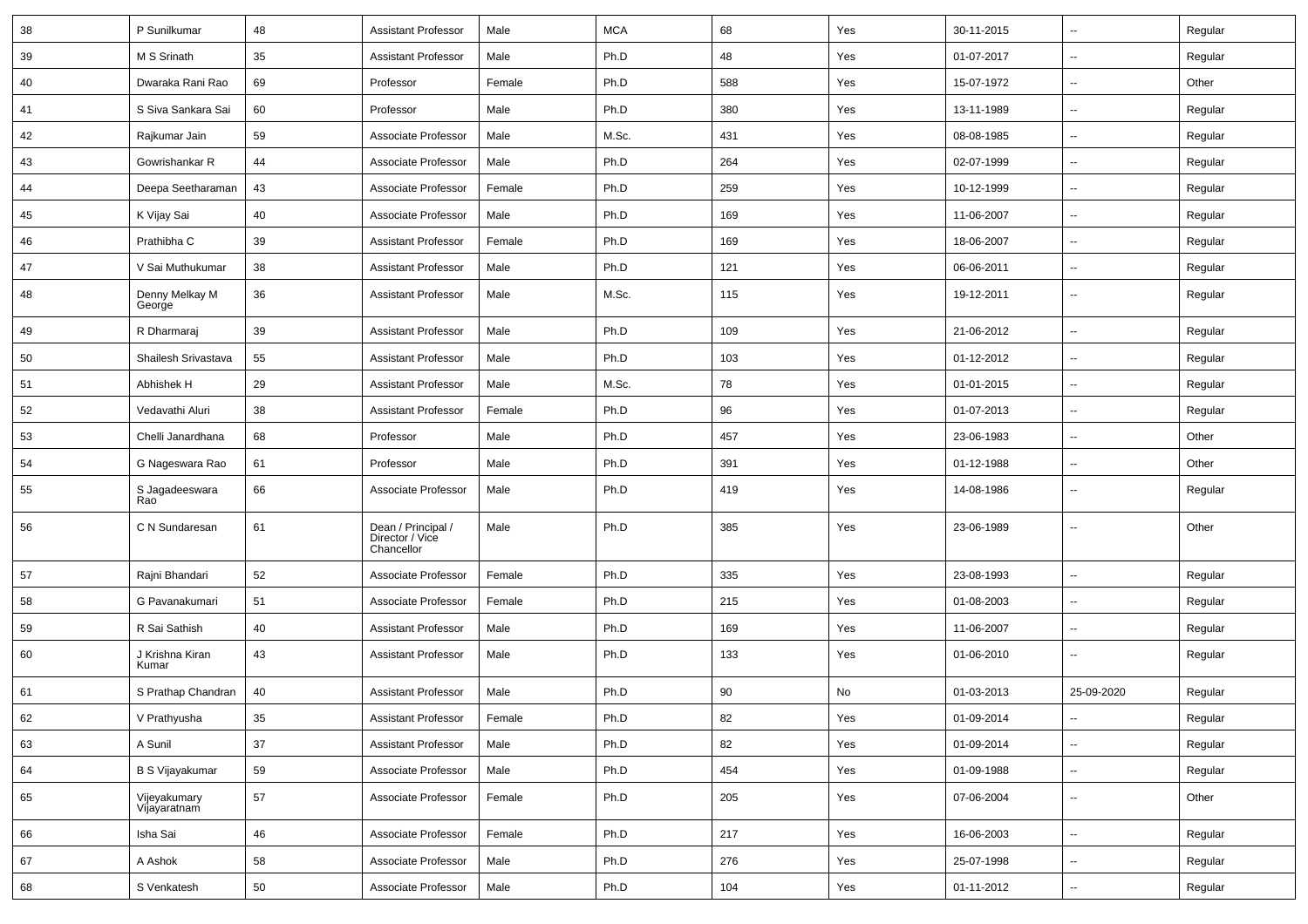| 69 | <b>B E Pradeep</b>         | 40 | <b>Assistant Professor</b>                          | Male   | Ph.D    | 121 | Yes | 02-06-2011 | $\overline{\phantom{a}}$ | Regular |
|----|----------------------------|----|-----------------------------------------------------|--------|---------|-----|-----|------------|--------------------------|---------|
| 70 | A S Vishwanathan           | 38 | <b>Assistant Professor</b>                          | Male   | Ph.D    | 121 | Yes | 01-06-2011 | $\overline{\phantom{a}}$ | Regular |
| 71 | K K Sai Anand              | 34 | <b>Assistant Professor</b>                          | Male   | M. Phil | 121 | Yes | 02-06-2011 | $\overline{\phantom{a}}$ | Regular |
| 72 | <b>B</b> Anusha            | 31 | <b>Assistant Professor</b>                          | Female | M.Sc.   | 120 | Yes | 01-07-2011 | $\overline{\phantom{a}}$ | Regular |
| 73 | V N S Malleswara<br>Kota D | 42 | <b>Assistant Professor</b>                          | Male   | Ph.D    | 82  | Yes | 01-09-2014 | $\overline{\phantom{a}}$ | Regular |
| 74 | Anandkumar K               | 42 | <b>Assistant Professor</b>                          | Male   | Ph.D    | 82  | Yes | 15-09-2014 | Щ,                       | Regular |
| 75 | P Jyothikumari             | 39 | <b>Assistant Professor</b>                          | Female | Ph.D    | 67  | Yes | 01-12-2015 | $\overline{\phantom{a}}$ | Regular |
| 76 | Pallavi C                  | 42 | <b>Assistant Professor</b>                          | Female | Ph.D    | 67  | Yes | 01-12-2015 | Щ,                       | Regular |
| 77 | P Sujith Kumar             | 41 | <b>Assistant Professor</b>                          | Male   | M.Sc.   | 169 | Yes | 21-06-2007 | --                       | Regular |
| 78 | N Srividya                 | 50 | Associate Professor                                 | Female | Ph.D    | 253 | Yes | 15-06-2000 | $\overline{\phantom{a}}$ | Regular |
| 79 | M Srijaya                  | 46 | Associate Professor                                 | Female | Ph.D    | 301 | Yes | 25-06-1996 | $\overline{\phantom{a}}$ | Regular |
| 80 | A Sumana                   | 42 | Associate Professor                                 | Female | Ph.D    | 236 | Yes | 01-11-2001 | Щ,                       | Regular |
| 81 | Tapasya Anand              | 37 | <b>Assistant Professor</b>                          | Female | Ph.D    | 97  | Yes | 01-06-2013 | Щ,                       | Regular |
| 82 | Ambati Padmaja             | 44 | <b>Assistant Professor</b>                          | Female | Ph.D    | 73  | Yes | 01-06-2015 | $\overline{\phantom{a}}$ | Regular |
| 83 | R Prabhakara Rao           | 61 | Professor                                           | Male   | Ph.D    | 349 | Yes | 20-06-1992 | $\overline{\phantom{a}}$ | Other   |
| 84 | Dinesh Kumar<br>Choudhury  | 30 | <b>Assistant Professor</b>                          | Male   | M.Sc.   | 67  | Yes | 01-12-2015 | $\overline{\phantom{a}}$ | Regular |
| 85 | Gopakumar K U              | 34 | <b>Assistant Professor</b>                          | Male   | Ph.D    | 67  | Yes | 01-12-2015 | Ξ.                       | Regular |
| 86 | Madhu Kapani               | 64 | Professor                                           | Female | Ph.D    | 418 | Yes | 15-09-1986 | $\overline{\phantom{a}}$ | Other   |
| 87 | <b>B</b> Rudramamba        | 65 | Associate Professor                                 | Female | Ph.D    | 396 | Yes | 06-07-1988 | $\overline{\phantom{a}}$ | Other   |
| 88 | P Lavanya                  | 44 | Associate Professor                                 | Female | Ph.D    | 169 | Yes | 01-06-2007 | $\overline{\phantom{a}}$ | Regular |
| 89 | B Saisoujanya<br>Kumari    | 35 | <b>Assistant Professor</b>                          | Female | M.Sc.   | 67  | Yes | 01-12-2015 | $\overline{\phantom{a}}$ | Regular |
| 90 | P Padmambika               | 32 | <b>Assistant Professor</b>                          | Female | M.Sc.   | 67  | Yes | 01-12-2015 | Щ,                       | Regular |
| 91 | Rajeshwari C Patel         | 62 | Dean / Principal /<br>Director / Vice<br>Chancellor | Female | Ph.D    | 433 | Yes | 13-06-1985 | --                       | Other   |
| 92 | P L Rani                   | 48 | Associate Professor                                 | Female | Ph.D    | 301 | Yes | 25-06-1996 | Щ,                       | Regular |
| 93 | Vivek Chauhan              | 51 | Associate Professor                                 | Male   | Ph.D    | 205 | Yes | 01-06-2004 | $\overline{\phantom{a}}$ | Regular |
| 94 | Arun Kumar Behera          | 55 | Associate Professor                                 | Male   | Ph.D    | 193 | Yes | 01-06-2005 | Ц.                       | Regular |
| 95 | Prashant Luthra            | 50 | <b>Assistant Professor</b>                          | Male   | Ph.D    | 145 | Yes | 01-06-2009 | Щ,                       | Regular |
| 96 | Dibba Bhargavi             | 36 | <b>Assistant Professor</b>                          | Female | Ph.D    | 112 | Yes | 02-03-2012 | Ξ.                       | Regular |
| 97 | Maitali Khanna             | 36 | Assistant Professor                                 | Female | Ph.D    | 112 | Yes | 02-03-2012 | Щ,                       | Regular |
| 98 | Balaga Venkata<br>Ramana   | 46 | <b>Assistant Professor</b>                          | Male   | Ph.D    | 67  | Yes | 01-12-2015 | ۰.                       | Regular |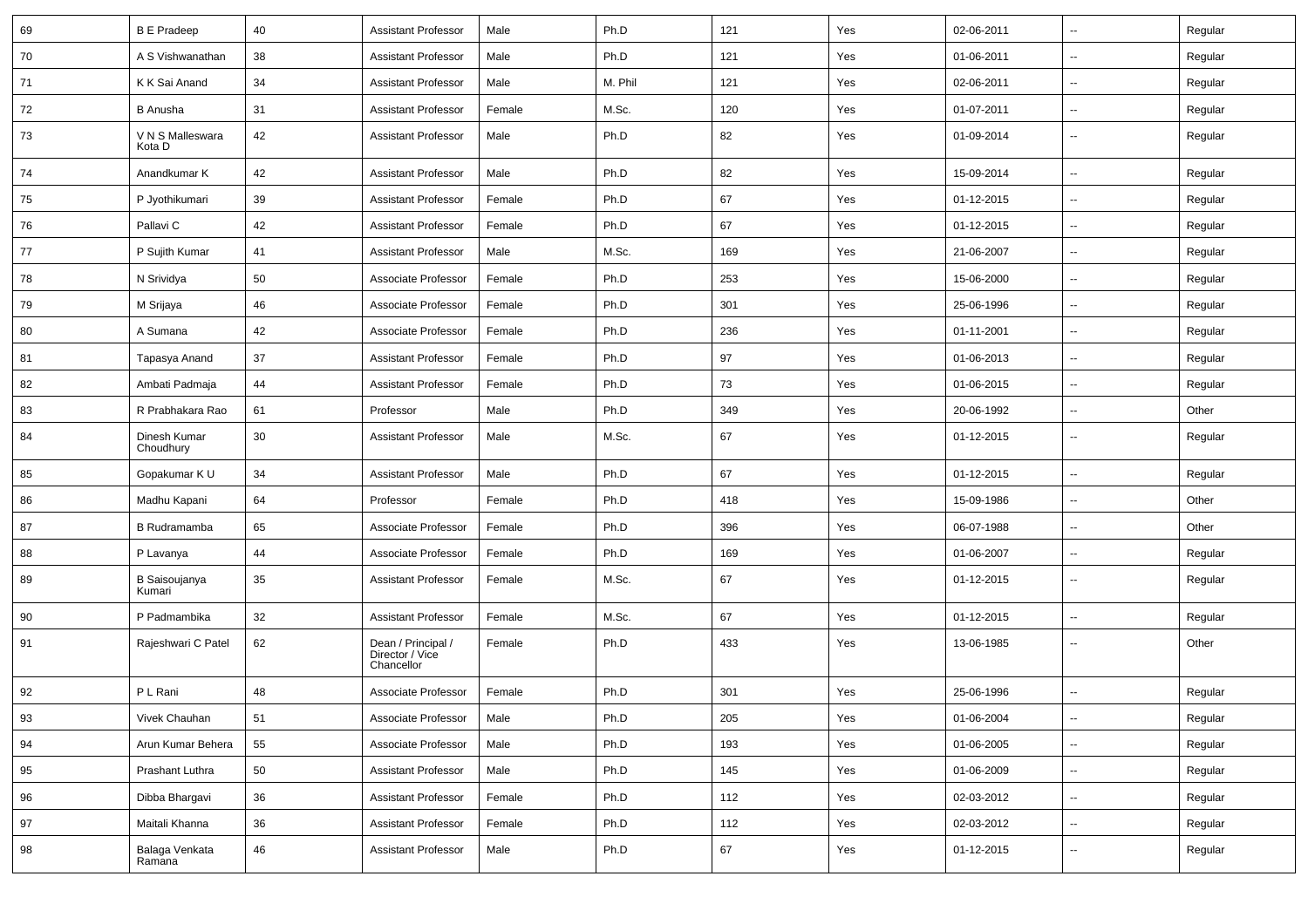| 99  | R Gangadhara<br>Sastry      | 67     | Professor                                           | Male   | Ph.D       | 492 | Yes | 01-07-1980 | $\sim$                   | Other   |
|-----|-----------------------------|--------|-----------------------------------------------------|--------|------------|-----|-----|------------|--------------------------|---------|
| 100 | R Visveswar                 | 54     | <b>Assistant Professor</b>                          | Male   | Ph.D       | 265 | Yes | 01-06-1999 | $\sim$                   | Regular |
| 101 | M Vijayalakshmi             | 66     | <b>Assistant Professor</b>                          | Female | M. Phil    | 371 | Yes | 01-08-1990 | --                       | Other   |
| 102 | Sharada<br>Subramaniam      | 62     | Associate Professor                                 | Female | Ph.D       | 433 | Yes | 18-06-1985 | $\overline{\phantom{a}}$ | Other   |
| 103 | M Venkatalakshmi            | 58     | <b>Assistant Professor</b>                          | Female | Ph.D       | 181 | Yes | 16-06-2006 | $\overline{\phantom{a}}$ | Regular |
| 104 | M Praphulla                 | 57     | Dean / Principal /<br>Director / Vice<br>Chancellor | Female | Ph.D       | 289 | Yes | 06-06-1997 | $\overline{\phantom{a}}$ | Regular |
| 105 | Kiron Bala Arora            | 63     | Associate Professor                                 | Female | Ph.D       | 442 | Yes | 10-09-1984 | --                       | Other   |
| 106 | Piyush Kumar<br>Shrivastava | 58     | <b>Assistant Professor</b>                          | Male   | Ph.D       | 109 | Yes | 01-06-2012 | $\overline{\phantom{a}}$ | Regular |
| 107 | N Venkatesha Rao            | 59     | Associate Professor                                 | Male   | Ph.D       | 428 | Yes | 26-11-1985 | $\overline{\phantom{a}}$ | Regular |
| 108 | Mahabala Rao M G            | 39     | <b>Assistant Professor</b>                          | Male   | Ph.D       | 108 | Yes | 01-07-2012 | $\sim$                   | Regular |
| 109 | M B S S Narayana            | 46     | <b>Assistant Professor</b>                          | Male   | Ph.D       | 80  | Yes | 06-11-2014 | $\sim$                   | Regular |
| 110 | N Sivakumar                 | 54     | Associate Professor                                 | Male   | Ph.D       | 324 | Yes | 01-07-1994 | $\sim$                   | Regular |
| 111 | Rajeev Rajan                | 40     | <b>Assistant Professor</b>                          | Male   | <b>MBA</b> | 181 | Yes | 01-06-2006 | $\overline{\phantom{a}}$ | Regular |
| 112 | Swetha Thirchanuru          | 34     | <b>Assistant Professor</b>                          | Female | Ph.D       | 85  | Yes | 12-06-2014 | $\overline{\phantom{a}}$ | Regular |
| 113 | Meera<br>Manikkavachakan    | 57     | <b>Assistant Professor</b>                          | Female | Ph.D       | 95  | Yes | 17-08-2013 | $\overline{\phantom{a}}$ | Regular |
| 114 | Arvind Hejmadi              | 72     | Other                                               | Male   | <b>MBA</b> | 553 | Yes | 01-06-2005 | $\sim$                   | Other   |
| 115 | Ruchir Desai                | 57     | Associate Professor                                 | Male   | C.W.A.     | 418 | No  | 12-07-1986 | 17-05-2021               | Regular |
| 116 | Subramanian s Iyer          | 42     | <b>Assistant Professor</b>                          | Male   | Ph.D       | 169 | Yes | 11-06-2007 |                          | Regular |
| 117 | Madhavaraju S               | 70     | <b>Assistant Professor</b>                          | Male   | Ph.D       | 102 | No  | 09-11-2012 | 02-06-2021               | Other   |
| 118 | P Ramesam                   | 68     | <b>Assistant Professor</b>                          | Male   | Ph.D       | 109 | Yes | 01-06-2012 | $\sim$                   | Other   |
| 119 | Muralikrishna Molli         | 35     | <b>Assistant Professor</b>                          | Male   | Ph.D       | 109 | Yes | 01-06-2012 | $\overline{\phantom{a}}$ | Regular |
| 120 | Siddhartha R                | 35     | <b>Assistant Professor</b>                          | Male   | Ph.D       | 120 | Yes | 01-07-2011 | $\sim$                   | Regular |
| 121 | Kurma Rao Tyada             | 34     | <b>Assistant Professor</b>                          | Male   | Ph.D       | 49  | Yes | 01-06-2017 | $\overline{\phantom{a}}$ | Regular |
| 122 | Gorle Santoshi<br>Kumari    | 28     | <b>Assistant Professor</b>                          | Female | M.Sc.      | 49  | Yes | 01-06-2017 | $\sim$                   | Regular |
| 123 | Aparna V                    | 28     | Assistant Professor                                 | Female | <b>MBA</b> | 49  | Yes | 16-06-2016 | $\sim$                   | Regular |
| 124 | Amit Sood                   | 50     | Associate Professor                                 | Male   | <b>MBA</b> | 335 | No  | 01-06-2017 | 26-05-2021               | Regular |
| 125 | Vivek Kapoor                | 56     | Associate Professor                                 | Male   | <b>MBA</b> | 385 | Yes | 20-06-2017 | $\sim$                   | Regular |
| 126 | Sampath Lonka               | 34     | <b>Assistant Professor</b>                          | Male   | Ph.D       | 44  | Yes | 01-11-2017 | $\sim$                   | Regular |
| 127 | K V N Ravi Kishore          | 45     | <b>Assistant Professor</b>                          | Male   | Ph.D       | 54  | Yes | 01-09-2018 | $\sim$                   | Regular |
| 128 | Nelli Vani Sri              | $30\,$ | <b>Assistant Professor</b>                          | Female | Ph.D       | 24  | Yes | 01-07-2019 | $\overline{\phantom{a}}$ | Regular |